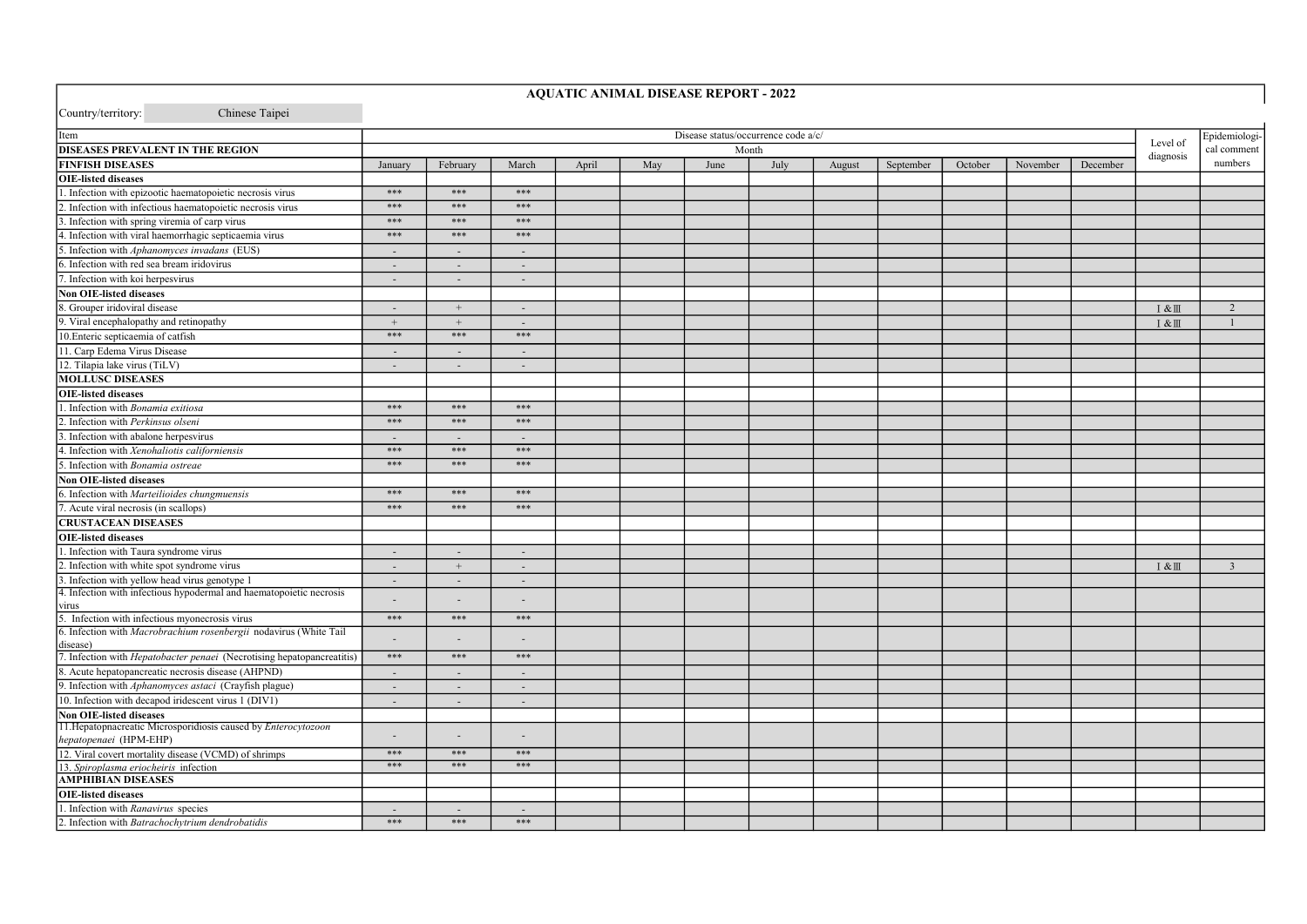| 3. Infection with Batrachochytrium salamandrivorans | *** | *** | *** |  |  |  |  |  |  |
|-----------------------------------------------------|-----|-----|-----|--|--|--|--|--|--|
|                                                     |     |     |     |  |  |  |  |  |  |
|                                                     |     |     |     |  |  |  |  |  |  |
| <b>Prepared by:</b>                                 |     |     |     |  |  |  |  |  |  |
| Name: Pei-I Wu                                      |     |     |     |  |  |  |  |  |  |
| Position: D.V.M. Specialist                         |     |     |     |  |  |  |  |  |  |
| Date:<br>March, 2022                                |     |     |     |  |  |  |  |  |  |
|                                                     |     |     |     |  |  |  |  |  |  |
| <b>ANY OTHER DISEASES OF IMPORTANCE</b>             |     |     |     |  |  |  |  |  |  |
| $\mathbf{1}$                                        |     |     |     |  |  |  |  |  |  |
| 2                                                   |     |     |     |  |  |  |  |  |  |

## DISEASES PRESUMED EXOTIC TO THE REGION<sup>b</sup>

LISTED BY THE OIE

Finfish: Infection with HPR-deleted or HPR0 salmon anaemia virus; Infection with salmon pancreas disease virus;

Infection with Gyrodactylus salaris.

Molluscs: Infection with Marteilia refringens; Perkinsus marinus.

| NOT LISTED BY THE OIE                                              |                                                                                                                                                                                           |                            |                                                                                                          |  |  |  |  |
|--------------------------------------------------------------------|-------------------------------------------------------------------------------------------------------------------------------------------------------------------------------------------|----------------------------|----------------------------------------------------------------------------------------------------------|--|--|--|--|
| Finfish: Channel catfish virus disease                             |                                                                                                                                                                                           |                            |                                                                                                          |  |  |  |  |
| a/ Please use the following occurrence code:                       |                                                                                                                                                                                           |                            |                                                                                                          |  |  |  |  |
| Occurrence code<br>and symbol                                      | <b>Definition</b>                                                                                                                                                                         | Occurrence code and symbol | <b>Definition</b>                                                                                        |  |  |  |  |
| Disease present                                                    | The disease is present with clinical signs in the whole<br>country (in domestic species or wildlife)<br>Disease limited to one The disease is present with clinical signs, and limited to | Disease absent             | The disease was absent in the country during the<br>reporting period (in domestic species or wildlife).  |  |  |  |  |
| or more zones<br>$+()$                                             | one or more zones/compartments (in domestic species or<br>wildlife)                                                                                                                       | Never reported             | The disease has "never been reported" (historically<br>absent) for the whole country in domestic species |  |  |  |  |
| Infection/infestation<br>$+2$                                      | Confirmed infestation or infection using diagnostic tests,<br>but no clinical signs observed (in domestic species or<br>wildlife)                                                         | 0000                       | and wildlife.<br>No information is available regarding the presence                                      |  |  |  |  |
| Infection/infestation<br>limited to one or more<br>zones<br>$+2()$ | Confirmed infestation or infection using diagnostic tests,<br>but no clinical signs observed and limited to one or more<br>zones/compartments (in domestic species or wildlife)           | No information<br>実業業      | or the absence of this disease during the reporting<br>period (in domestic species or wildlife).         |  |  |  |  |
| Disease suspected<br>Disease suspected but                         | The presence of the disease was suspected but not<br>confirmed (in domestic species or wildlife)                                                                                          |                            |                                                                                                          |  |  |  |  |
| not confirmed and<br>zones<br>20                                   | The presence of the disease was suspected but not<br>limited to one or more confirmed and limited to one or more<br>zones/compartments (in domestic species or wildlife)                  |                            |                                                                                                          |  |  |  |  |
|                                                                    | $\mathbf{b}'$ If there is any changes on historical data, please highlight in RED                                                                                                         |                            |                                                                                                          |  |  |  |  |

## 1. Epidemiological comments:

(Comments should include: 1) Origin of the disease or pathogen (history of the disease); 2) Species affected; 3) Disease characteristics (unusual clinical signs or lesions); 4) Pathogen (isolated/sro-typed); 5) Mortality r

Comment No.